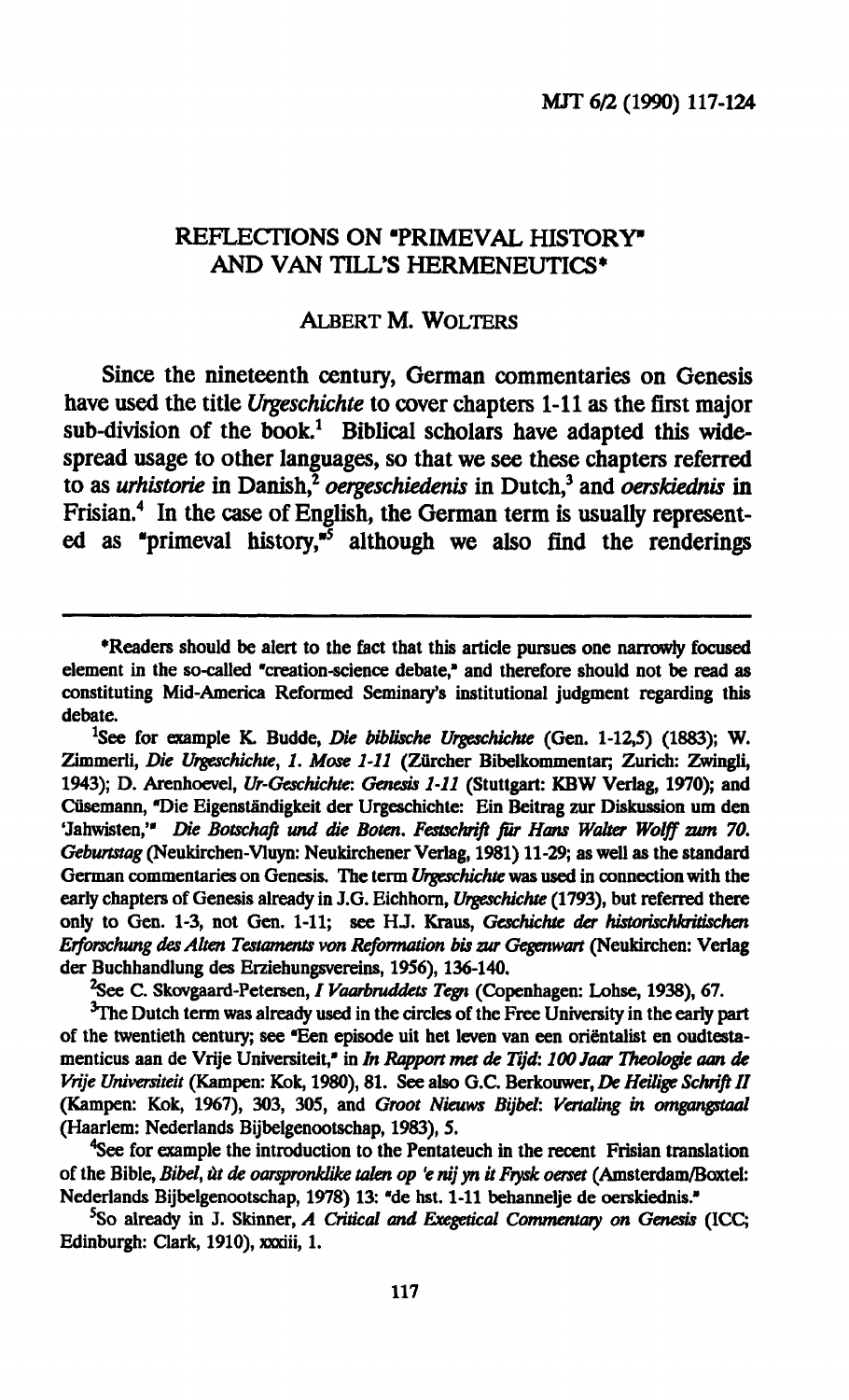**"primal history,"<sup>6</sup> "primordial history,"<sup>7</sup> and "primitive history."<sup>8</sup> The term gives a handy capsule formulation of the content of the first eleven chapters of Genesis, which do indeed describe the earliest history of the world and mankind, before the focus narrows to the history of Abraham and the chosen people.** 

**Things are not quite as straightforward and innocent as they appear, however. Since the German word** *Geschichte* **can mean both "history" and "story," it is not clear whether** *Urgeschichte* **refers to fact or fiction. Indeed, for most German biblical scholars the** *Urgeschichte* **of Genesis 1-11 is more "story" than "history." Accordingly, the English translation of Claus Westermann's great German commentary on Genesis appropriately renders** *Urgeschichte* **as "primeval story"<sup>9</sup> "story of primeval events."<sup>10</sup> It is against this background that we must understand Ludwig Koehler's remark about the account of the Fall in Genesis 3, namely that it "is intended as history, not** *Urgeschichte,<sup>911</sup>* **to which he adds this explanation:** 

**The so-called theological concept** *Urgeschichte* **conceals only the one simple fact that something is regarded no longer as historical event but, contrary to the intention of the Bible, as merely psychological truth.<sup>12</sup> ,** 

**It is therefore hardly surprising that German-speaking biblical scholars of conservative persuasion have been suspicious of the term**  *Urgeschichte,* **since it is often associated with the denial of the historicity of Genesis 1-11.<sup>13</sup>**

<sup>&</sup>lt;sup>6</sup>E.g., C. Westermann, *Genesis: A Practical Commentary* (Text and Interpretation; Grand Rapids: Eerdmans, 1987), 1-3.

<sup>7</sup>E.g., the introduction to the Pentateuch in *The Jerusalem Bible: Oenesis* sets the history of the ancestors in a background of primordial history."

**<sup>^.</sup>g., Alexa Suelzer,** *The Pentateuch: A Study in Salvation History* **(New York: Herder**  and Herder, 1964), 24: The primitive history of Gen. 1-11 stands at the head of the Pentateuch."

<sup>9</sup>C. Westermann, *Genesis 1-11* (tr. John J. Scullion; Minneapolis: Augsburg, 1984), ix, 3,63.

<sup>10</sup>C. Westermann, *Genesis 1-11,*1, 2, 6.

<sup>&</sup>lt;sup>11</sup>L. Koehler, *Old Testament Theology* (tr. A.S. Todd; London: Lutterworth, 1957), 177. <sup>12</sup>Koehler, *Old Testament Theology,* 250 (note 144).

<sup>&</sup>lt;sup>13</sup>See K. Cramer, *Genesis 1-11: Urgeschichte?* (Tübingen: Mohr, 1959). Cramer points out that the first section of Genesis is often regarded as a fable, and adds: "Als solche bekommt sie den suspekten Namen 'Urgeschichte" (60).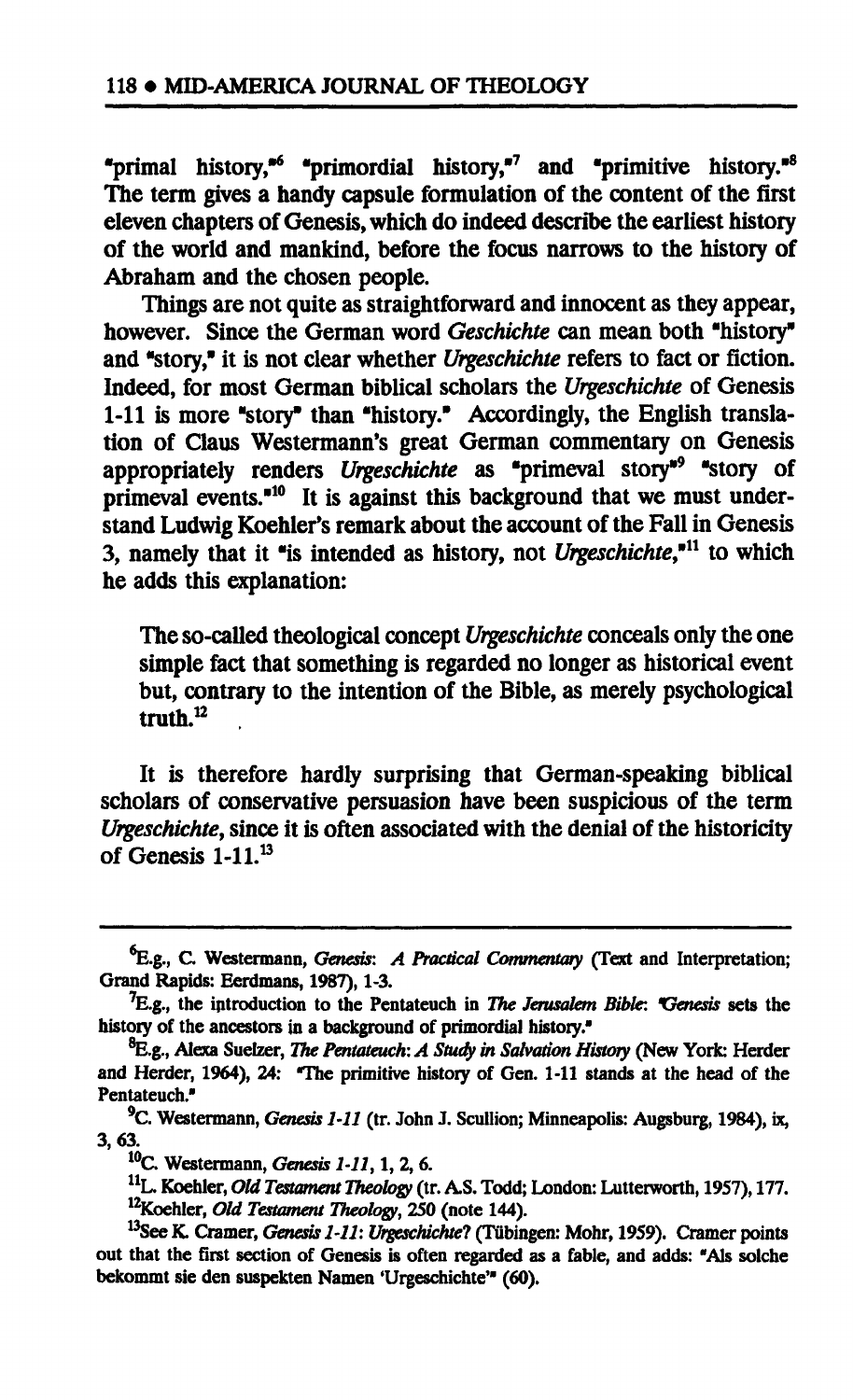**The situation is different, however, with the English term "primeval history" and its variants. Though it is a translation of the German**  *Urgeschichte,* **it does not have the same ambiguity as the German original. Instead of allowing for the meaning "story," the English term speaks unambiguously of "history." Primeval history is** *history,* **and is therefore a term that is widely used by conservative biblical scholars. This point is amply illustrated in the works of such scholars as Derek Kidner,<sup>14</sup> R.K. Harrison,<sup>15</sup> Merril Unger,<sup>16</sup> Gorden Wenham,<sup>17</sup> Henry Morris,<sup>18</sup> and Victor P. Hamilton,<sup>19</sup> as well as the NIV Study Bible.<sup>20</sup> In the context of English-speaking biblical scholarship, there is little reason to question the propriety of the term "primeval history" to designate the first eleven chapters of Genesis.** 

**Against this background it may at first glance appear puzzling that within the Christian Reformed Church it has become controversial in recent years to refer to Genesis 1-11 as "primeval history."<sup>21</sup> The reason is not far to seek, however, since "primeval history" was an important concept in the controversial book by Calvin College professor Howard Van Till entitled** *The Fourth Day.<sup>71</sup>* **Consequently, it will be useful to take a closer look at how "primeval history" functions in his argument.** 

<sup>16</sup>M.F. Unger, *The New Unger's Bible Handbook*. Revised by Gary N. Larson (Chicago: **Moody Press, 1984), 29.** 

**<sup>17</sup>G. Wenham,** *Genesis 1-15* **(WBC1; Waco TX: Word, 1987), xxii, xxxiii, xxxix, xli, xlii, xlv, etc.** 

**<sup>18</sup>H. M. Morris,** *Remarkable Record of Job. Ancient Wisdom and Scientific Accuracy of the Amazing Book* **(Santee, CA· Master Books, 1988), 23.** 

**Victor P. Hamilton,** *The Book of Genesis: Chapters 1-19* **(NICOT; Grand Rapids: Eerdmans, 1990), 103.** 

*^The NIV Study Bible: New International Version* **(Grand Rapids: Zondervan Bible Publishers, 1985), 2: "The first five sections [of Genesis] can be grouped together and.. .can be appropriately called 'primeval history' (1:1-11-26), sketching the period from Adam to Abraham."** 

**<sup>21</sup>See for example** *the Agenda of Synod* **1988 of the Christian Reformed Church, in which numerous overtures raise the question of "primeval history\* (e.g., Overtures 34, 38, 46-48, 53, 58, 60-61).** 

**^Howard J. Van Till,** *The Fourth Day: What the Bible and the Heavens are Telling Us about the Creation* **(Grand Rapids: Eerdmans, 1986).** 

<sup>&</sup>lt;sup>14</sup>D. Kidner, *Genesis: An Introduction and Commentary* (Tyndale Old Testament **Commentary; London: Tendale, 1967), 42-43.** 

**<sup>15</sup>R.K. Harrison,** *Introduction to the Old Testament* **(Grand Rapids: Eerdmans, 1969), 496.**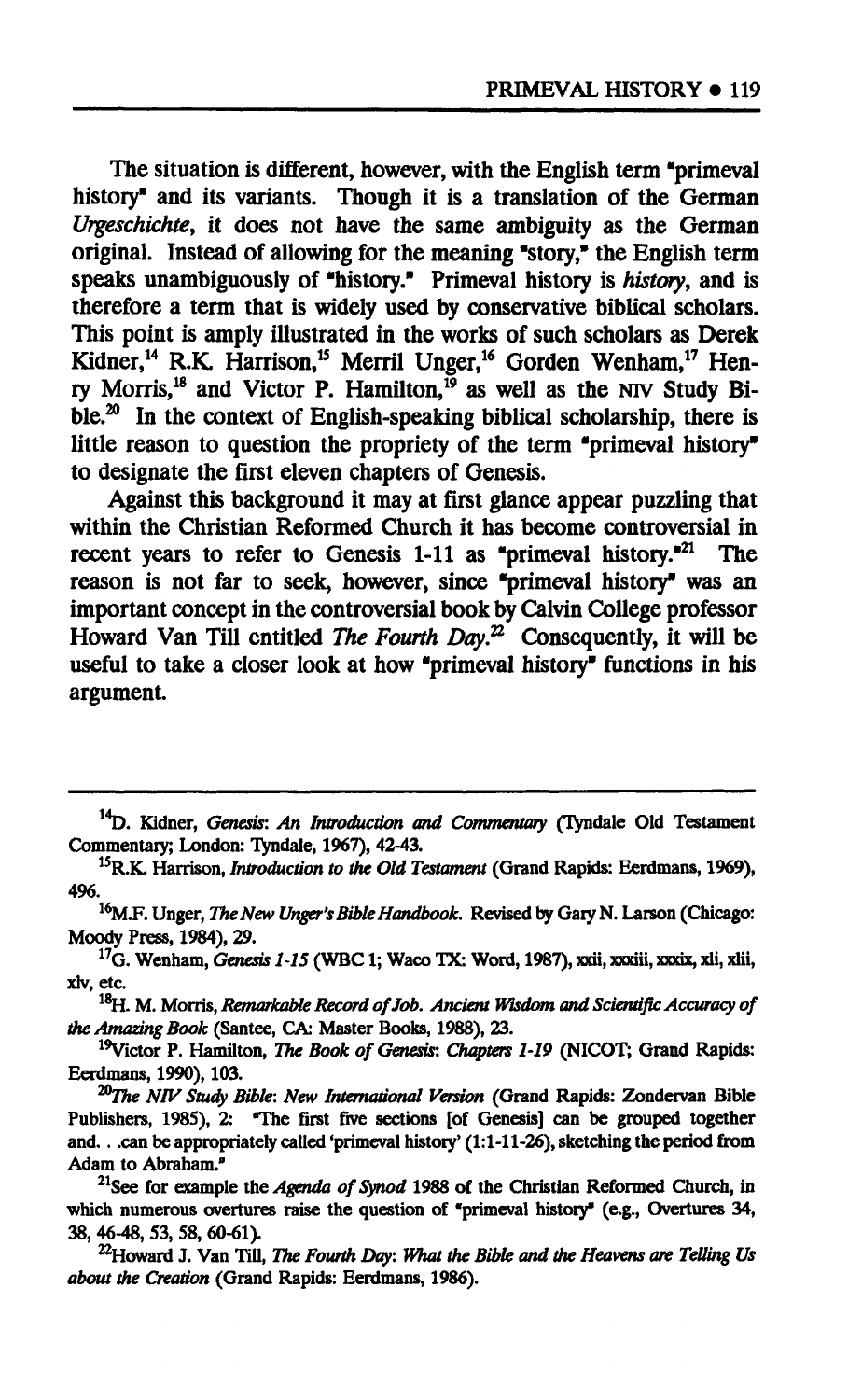**As we have seen, it is common in the world of biblical scholarship**  to designate Genesis 1-11 as "primeval history." Van Till borrows this **usage, but appears to give it an interpretation which is quite idiosyncratic. It is important to note that for him "primeval history" is a**  *genre* **designation. He writes that the Bible "employs such genres as poetry, parable, allegory, story of origins, and primal history," and adds in a note: "The terms 'primal history' and 'primeval history' are commonly used to identify the genre of Genesis 1-11" (65). It should be pointed out here that these statements are rather misleading. The study of the genres or literary forms of the Bible (commonly known as "form criticism") is a highly developed sub-discipline which recognizes a wide range of different genres, but "poetry" and "primeval history" are not among them.<sup>23</sup> When biblical scholars speak of "primeval history," they generally use this as a title or heading to describe the**  *contents* **of Genesis 1-11; Van Till uses it to refer to the literary** *form* **of these chapters.** 

**It should also be noted that for Van Till all the material contained in the first eleven chapters of Genesis, specifically including the creation account of Genesis 1, belongs to this putative genre "primeval history." Consequently, he states that "an interpretation that fails to recognize that the genre of Genesis 1 is primeval history will fail to respect the diversity of Scripture's literary forms, each requiring its own unique interpretive methodology" (92). It is ironic that Van Till should make such a claim, for it would seem that he himself, by treating all of Genesis 1-11 as a single literary genre, is not respecting the diversity of Scripture's literary forms. Commentaries generally agree, for example, that God's curses in Genesis 3:14-19, Lamech's song in Genesis 4:23-24, and the Table of Nations in Genesis 10 each represent a different literary genre. As for the genre of the creation account in Genesis 1, there is a great diversity of opinion among commentators on this question (proposals include "history," "myth," "legend," "saga," "report," etc.), but "primeval history" has not been suggested before. By employing "primeval history" as a form-criticism category which applies to all of Genesis 1-11, Van Till seems to be redefining the commonly accepted meaning of both "primeval history" and "genre."** 

**See for example Gene M. Tucker,** *Form Criticism of the Old Testament* **(Philadelphia: Fortress, 1971), and John H. Hayes, ed.,** *Old Testament Form Criticism* **(San Antonio: Trinity University Press, 1974).**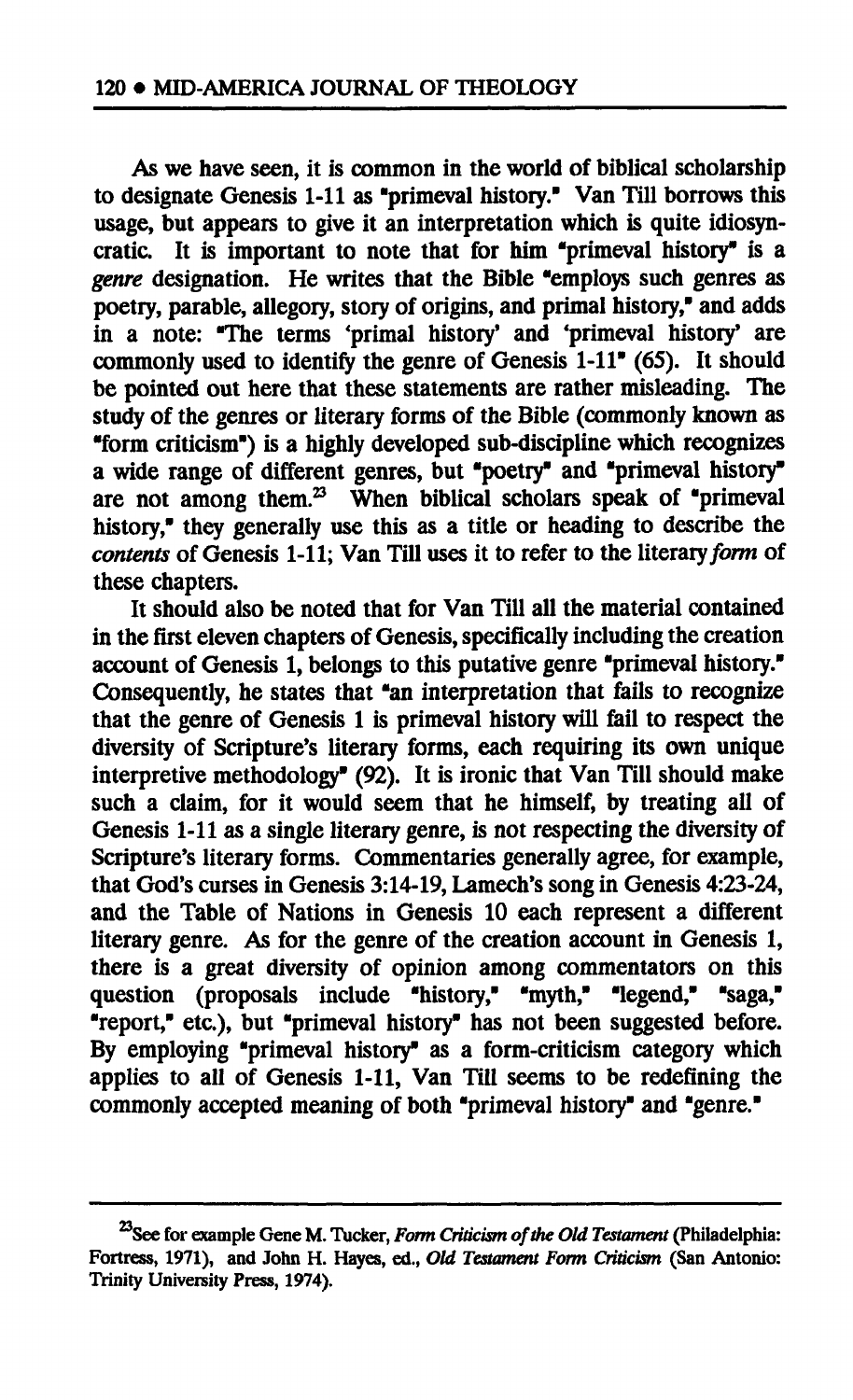**In order to appreciate fully how the concept of "primeval history" functions in Van Till's argument, it is necessary to put it in the context of his "vehicle model of the Bible" (14), which distinguishes "vehicle," "packaging" and "contents," and equates "genre" with "vehicle." Using the analogy of a package sent from one person to another by means of a vehicle (such as a truck), Van Till explains that the message or teaching of a particular portion of the Bible is like the contents of the package. This is to be sharply distinguished from the vehicle and packaging. The vehicle corresponds to the literary genre (for example "expository discourse" or "poetry"). As for the packaging, its equivalent in literature is what Van Till describes as follows:** 

**the specific story or account of an event; the particular symbolism used in a poem; the specific culture patterns that form the context of commentary or instruction or description (15).** 

**Other phrases used to describe packaging are "specific story, symbols, etc." (15), and "the specific event, account, or story as it has been conveyed to us by a particular literary genre, such as chronicle, epic, or parable" (18).** 

**Now biblical interpretation, according to Van Till, consists of two operations: first we must distinguish the above-mentioned three categories, and then we must "extract the contents from both the vehicle and the packaging" (18). The latter is the crucial procedure, also described as "separating the contents (the trustworthy teachings of God) from the vehicle and the packaging" (15).** 

**Since distinguishing and separating the three categories is so crucial in Van Till's hermeneutics, it is unfortunate that his distinctions are not as clear as they might be. It is probably safe to say that "contents" and "vehicle" correspond to** *what* **is said as opposed to** *how* **it is said (the traditional distinction between content and form), but the "packaging" category seems to straddle this conventional division, since symbolism would normally be classified with form, and "specific event, account or story" would normally fall under content, at least in the case of chronicle or epic. Moreover, it is not clear what is meant by the contextual "cultural patterns," or how they are to be understood as part of the same "packaging" category.** 

**Our best guide to what Van Till means by his categories are the exegetical examples which he gives. In the case of Psalm 23, the contents or message is God's love and care for us, the vehicle is "lyric poetry," and the packaging is its "pastoral language—the metaphor of**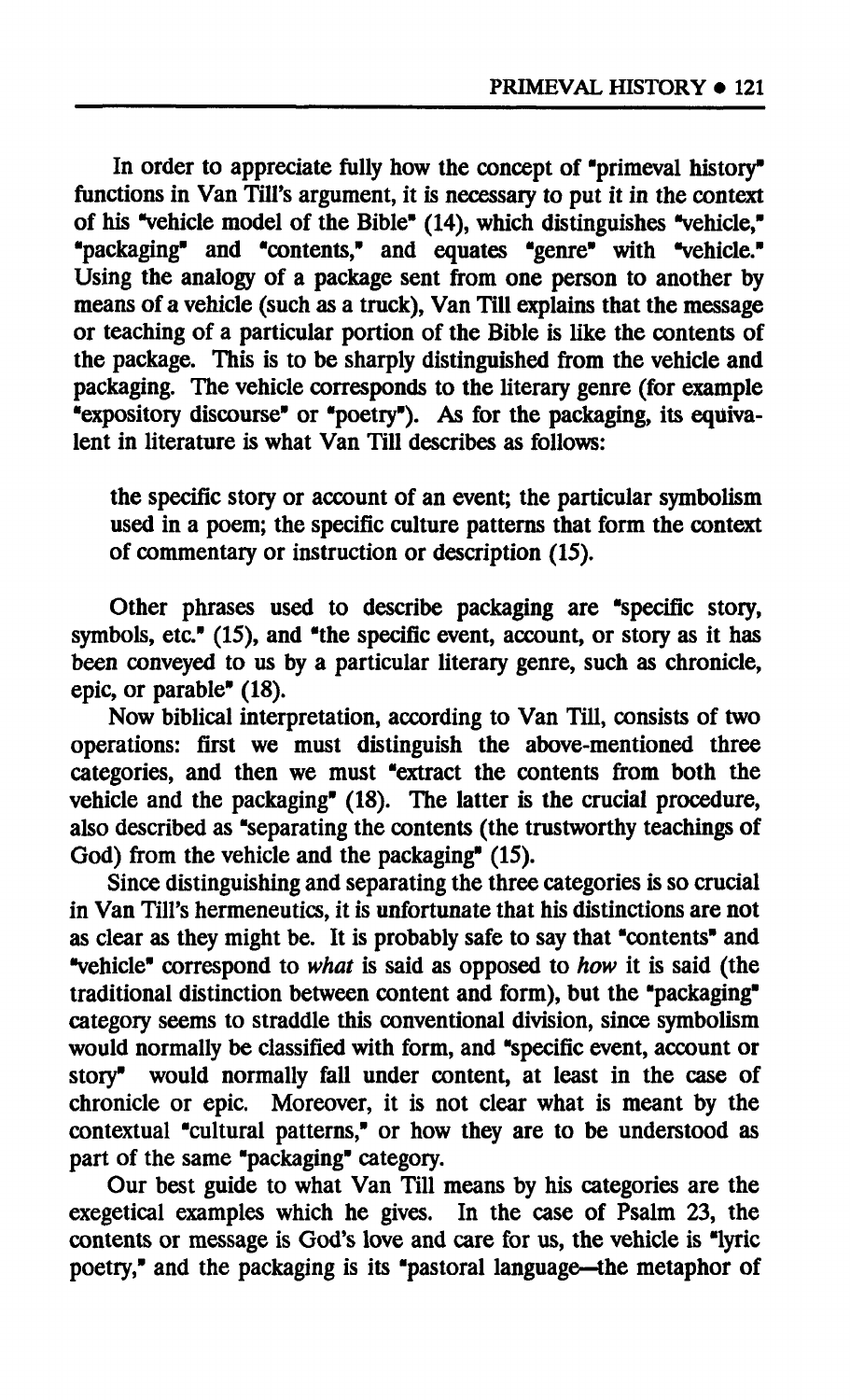**a benevolent shepherd caring for his sheep" (15). Leaving aside the question of whether Psalm 23 is properly called lyric poetry,<sup>24</sup> we may wonder why a distinction is made here between that poetry and the imagery or symbolism which it uses. Both would seem to belong to the literary form of the psalm. The example of Psalm 23 thus does little to remove the ambiguity of Van Till's basic hermeneutical categories.** 

**The ambiguous status of the category "packaging" is also evident**  when we see it applied to the first eleven chapters of Genesis. The **"contents" here is the message concerning the "qualities of God, humanity and nature" (82), also expressed as "their identity, their character and their relationship" (82). The vehicle as we have seen, is the newly-coined genre of "primeval history," and the packaging consists of narrative, that is the stories which it contains (82). Van Till puts it all in a nutshell when he writes: "The stories serve as the 'packaging' that contains the message content conveyed by the vehicle of primeval history" (82). These stories of Genesis 1-11, "stories of events and actions carried out by God, humanity and nature" (82), are meant to be taken as illustrative, they illustrate truths, "eternal verities," about God and the world. We miss the point if we insist on knowing "whether the events actually happened just as they are reported in the narratives" (82).** 

**One effect of placing the stories of Genesis 1-11 in the category "packaging" is therefore to separate them from the religious message or teaching of these chapters, and to class them with literary forms (vehicle) and symbolism (also packaging) as elements of the biblical material from which the contents must be extracted. Since in one formulation Van Till also includes "event" among the elements of the packaging (18: "the specific event, account of story"), the question arises whether he also makes a clear separation between the theological point (message, teaching) of the "stories" of Genesis 1-11 and their event-character or historicity.** 

**On the one hand Van Till treats the concern for the event character of these primeval stories as a typically western concern which misses the point of the Hebrew narrative (82), and argues that these stories are similar to parables (83). He also repeatedly contrasts the "primeval narrative" with "actual history," and states that primeval history "is** 

<sup>&</sup>lt;sup>24</sup>In any case, poetry is not a genre designation. Since Gunkle, most form critics have **identified the genre of Psalm 23 as a "psalm of confidence" (Vertrauenspsalm). See H. Gunkel,** *The Psalms: A Form-Critical Introduction* **(tr. T.M. Horner; Philadelphia: Fortress, 1967), 35, and Peter C. Craigie,** *Psalms 1-50* **(WBC 19; Waco TX: Word, 1983), 204.**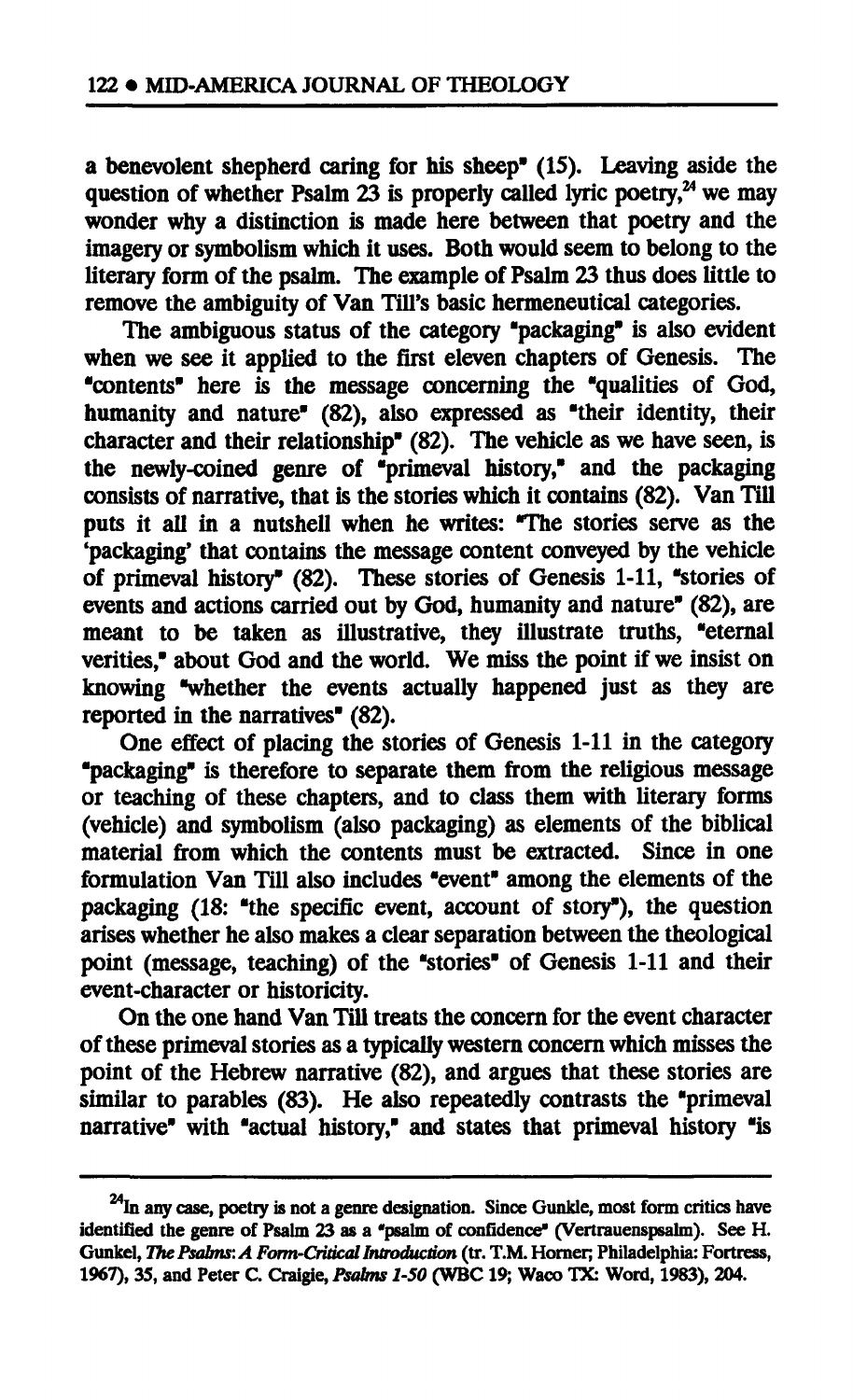not to be taken literally" (83). On the other hand, he writes that **primeval history is unlike parable in that it "does refer to a historical past with a character essentially the same as that illustrated by the narratives" (83).** 

**This last statement, which looks as though it might be a qualifica**tion of Van Till's overall tendency to downplay the historicity of the **"primeval narratives," is unfortunately rather obscure. Primeval history does "refer to a historical past," but this is qualified by the phrase "with a character essentially the same as that illustrated by the narrative." This crucial qualifier is grammatically ambiguous, because it is not clear whether the antecedent of "that" is "historical past" or "character." On either reading, however, the phrase does little to affirm the historicity of the past to which primeval history refers, since**  Van Till has just told us that what is "illustrated of the narrative" is **not what happened, but "eternal verities" about God, man and the**  world. Within the context of Van Till's argument in *The Fourth Day*, it is anything but clear that he is affirming the event-character of the **stories of primeval history.<sup>25</sup>**

**In the light of the foregoing it comes as no surprise that in Van Till's view the creation account of Genesis 1, which is the biblical passage of greatest interest to him in his overall discussion of the relation of astrophysics to the Bible, really says nothing about how the world began. The specific details of the creation account, such as the pattern of six days, and their chronology, belong to the packaging (84) and have nothing to do with the teaching of this chapter, which is simply that God is the Creator and the world is His creation. This basic content is kept separate from the details of the packaging and from the vehicle of the putative genre of "primeval history."** 

**The conclusion to draw from all of this is twofold. In the first place, it is necessary to make a clear distinction between "primeval history" as used by biblical scholars, and as used by Van Till in** *The Fourth Day.* **There is nothing suspect or objectionable about the term itself, and Van Till's unusual use of this expression is something of an aberration. In the second place, "primeval history" as used by Van Till is not only idiosyncratic but also obscure and ambiguous, especially on** 

<sup>&</sup>lt;sup>25</sup>In subsequent statements Van Till has made it clear that he does affirm the event**character of the early chapters of Genesis. Our analysis does not mean to call that affirmation into question, but rather to show that it does not clearly follow from Van Till's argument in** *The Fourth Day.*